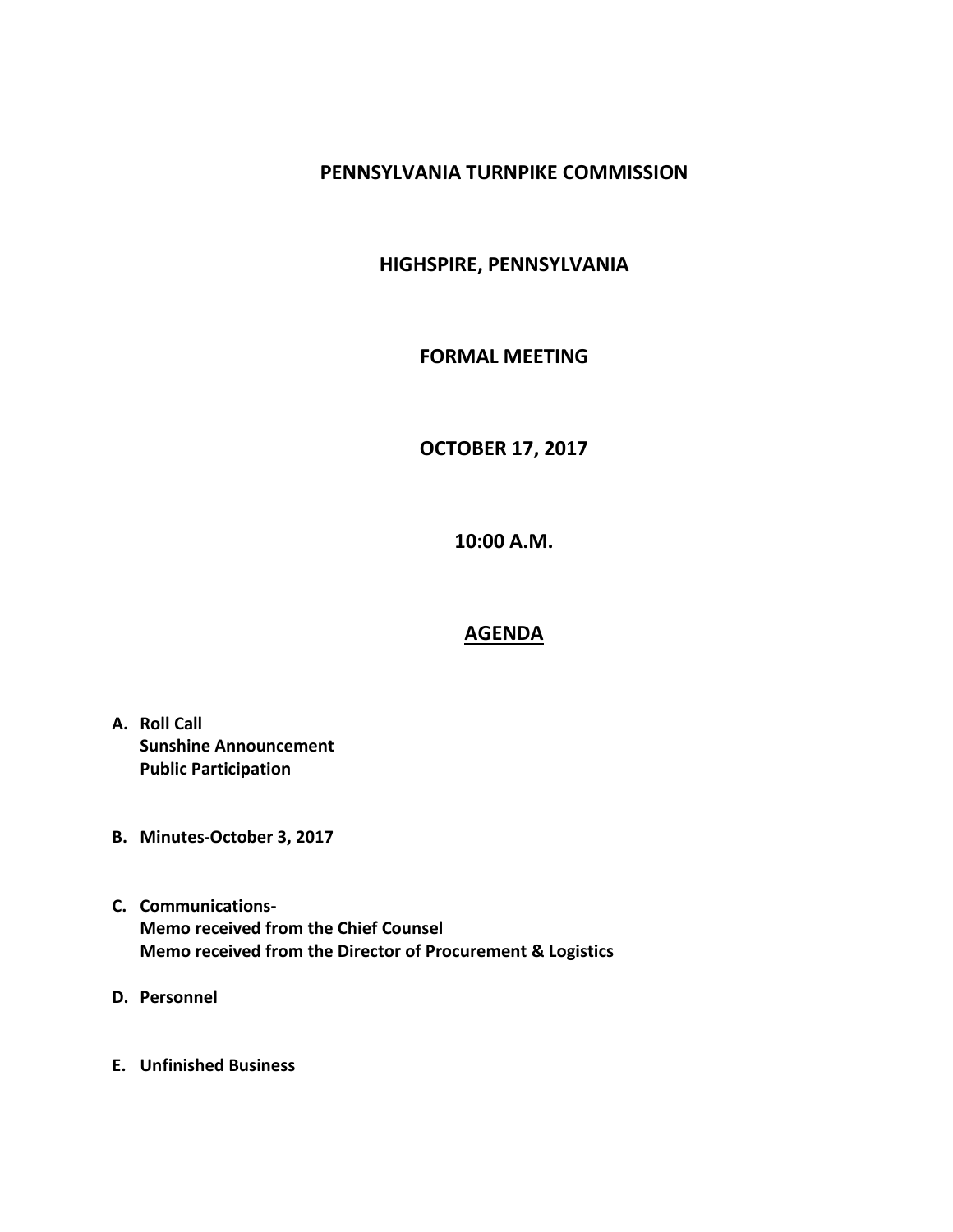- **1. Adopt a new Policy and revisions to Policies for the items listed in memos "a" through "c":**
	- **a. Policy 1.02, Continuity of Operations Plan Committee, to establish guidelines, oversight, responsibilities and procedures for the management of the Commission's Continuity of Operations Plan;**
	- **b. Revision to Policy 4.02, Overtime Compensation, to update and provide clearer guidelines for overtime;**
	- **c. Revision to Policy 9.02, Tower, Monopole and Cell Site Structure Leasing, to define public agency and authorize amendments to existing lease agreements with public agencies.**
- **2. Approve the negotiation and execution of the Agreements and Amendments for the items listed in memos "a" through "g":**
	- **a. Settlement Agreement and Release with New Enterprise Stone & Lime Co., and authorize execution of all necessary documents in exchange for full and final release of all claims;**
	- **b. Reimbursement Agreement with PECO Energy Company for PECO to reimburse the Commission for the design and construction costs associated with the relocation of its utility line as part of the I-95 Route 13 connector project (gas line at Beaver Dam Road); at an approximate reimbursed amount of \$45,661.02;**
	- **c. Reimbursement Agreement with PECO Energy Company to reimburse PECO the costs for the engineering and utility relocation work necessary for the I-95 Route 13 connector project (electrical line at Ellwood Avenue); at a not-to-exceed amount of \$752,121.25;**
	- **d. Reimbursement Agreement with PECO Energy Company to reimburse PECO the costs for the engineering and utility relocation work necessary for the I-95 Route 13 connector project (electrical line at Beaver Dam Road); at a not-to-exceed amount of \$67,832.50;**
	- **e. Negotiate additional modifications to our agreement with TransCore for operation of the Customer Service Center/Violations Processing Center, due to cashless tolling, toll by plate and changes in the vehicle classification system;**
	- **f. Amendment to our agreement with Stantec for administration and support services of the Project Collaboration Systems, exercising the option to renew the agreement for an additional year; at a not-to-exceed amount of \$1,183,146.06;**
	- **g. Amendment to our agreement with Bloomberg for hardware and software for financial investments, news and analysis, to continue the service through January 2022; at an approximate annual cost of \$28,000.00.**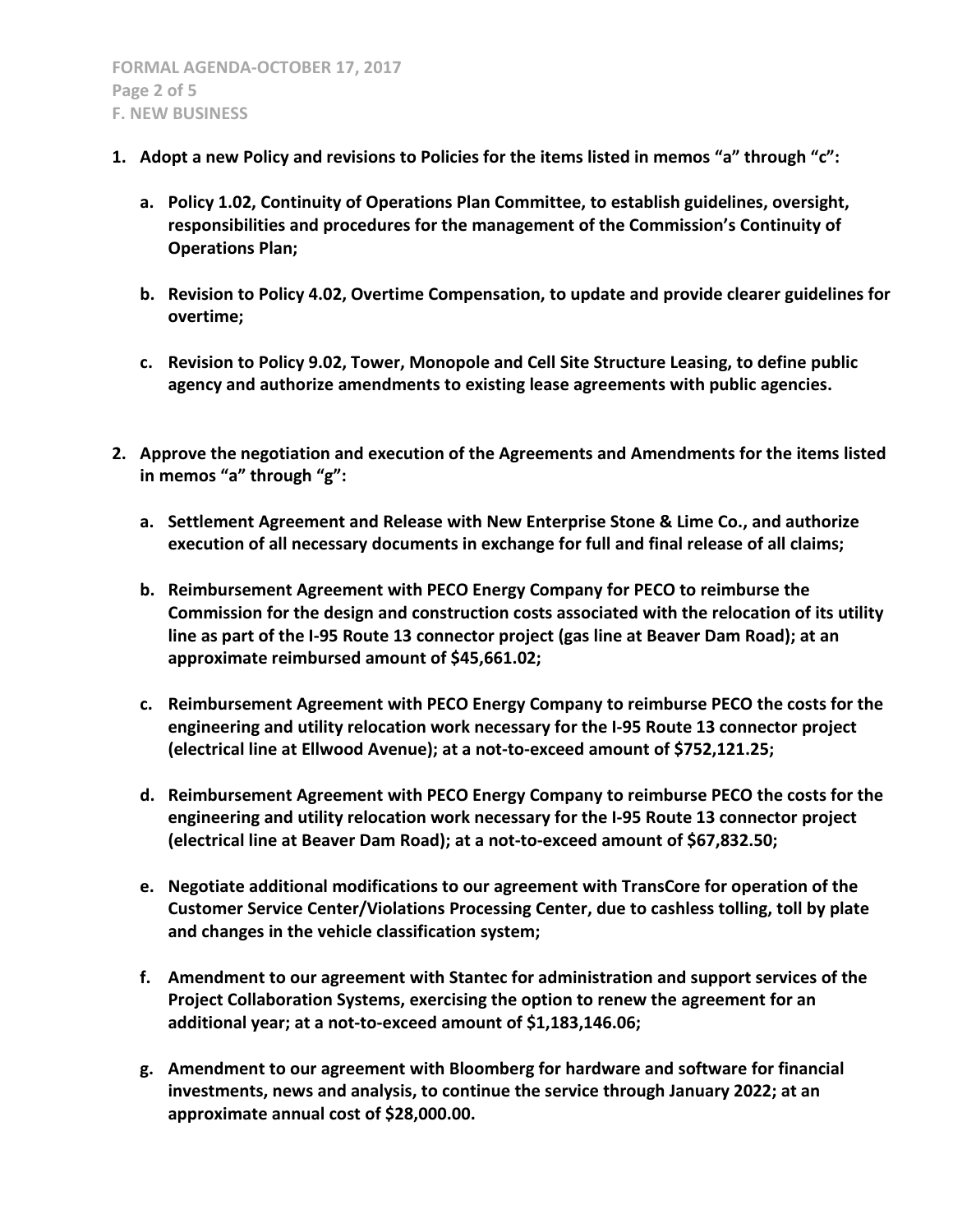- **3. Approve the Right-of-Way Requests for the items listed in memos "a" through "d":**
	- **a. Acquisition of Right-of-Way #12082-G (Joseph K. & Elizabeth Kozora), a partial take parcel necessary for the Beaver River Bridge replacement project by authorizing payment of \$24,427.00 representing fair market value, pro-rated taxes and recording fees to Fee Simple Settlement, LLC, escrow agent; authorize the appropriate Commission officials to execute the Agreement of Sale and other documents that may be required for closing; authorize the payment of additional statutory damages as calculated by the Right-of-Way Administrator and approved by the Chief Counsel; and payment of fair market value to the property owners is contingent upon the delivery of a deed as prepared by the Legal Department;**
	- **b. Acquisition of Right-of-Way #12082-F (T Street Gang, LP), a partial take parcel necessary for the Beaver River Bridge replacement project by authorizing payment of \$22,397.00 representing fair market value, pro-rated taxes and recording fees to Fee Simple Settlement, LLC, escrow agent; authorize the appropriate Commission officials to execute the Agreement of Sale and other documents that may be required for closing; authorize the payment of additional statutory damages as calculated by the Right-of-Way Administrator and approved by the Chief Counsel; and payment of fair market value to the property owner is contingent upon the delivery of a deed as prepared by the Legal Department;**
	- **c. Acquisition of Right-of-Way #6022-B (Teresa Grisales), a partial take parcel necessary for the Milford Road Bridge replacement project by authorizing payment of \$11,820.00 representing fair market value and pro-rated taxes to Teresa Grisales; authorize the appropriate Commission officials to execute the Agreement of Sale and other documents that may be required for closing; authorize the payment of additional statutory damages as calculated by the Right-of-Way Administrator and approved by the Chief Counsel; and payment of fair market value to the property owner is contingent upon her deliver of a deed as prepared by the Legal Department;**
	- **d. Easement Agreement for Right-of-Way #14129A (Range Resources-Appalachia, LLC; Patrick Scheider, d/b/a Scheider Plumbing; and Kelly Priore), a partial take parcel necessary for construction of the Southern Beltway, US 22 to I-79, by authorizing the appropriate Commission officials to execute the required Easement Agreement as drafted and approved by the Legal Department.**
- **4. Approve amending the pool of qualified audit, forensic audit, compliance assessments, specialized security and investigation services to include Titan Investigative Alliance, LLC to the qualified pool for investigative and surveillance services.**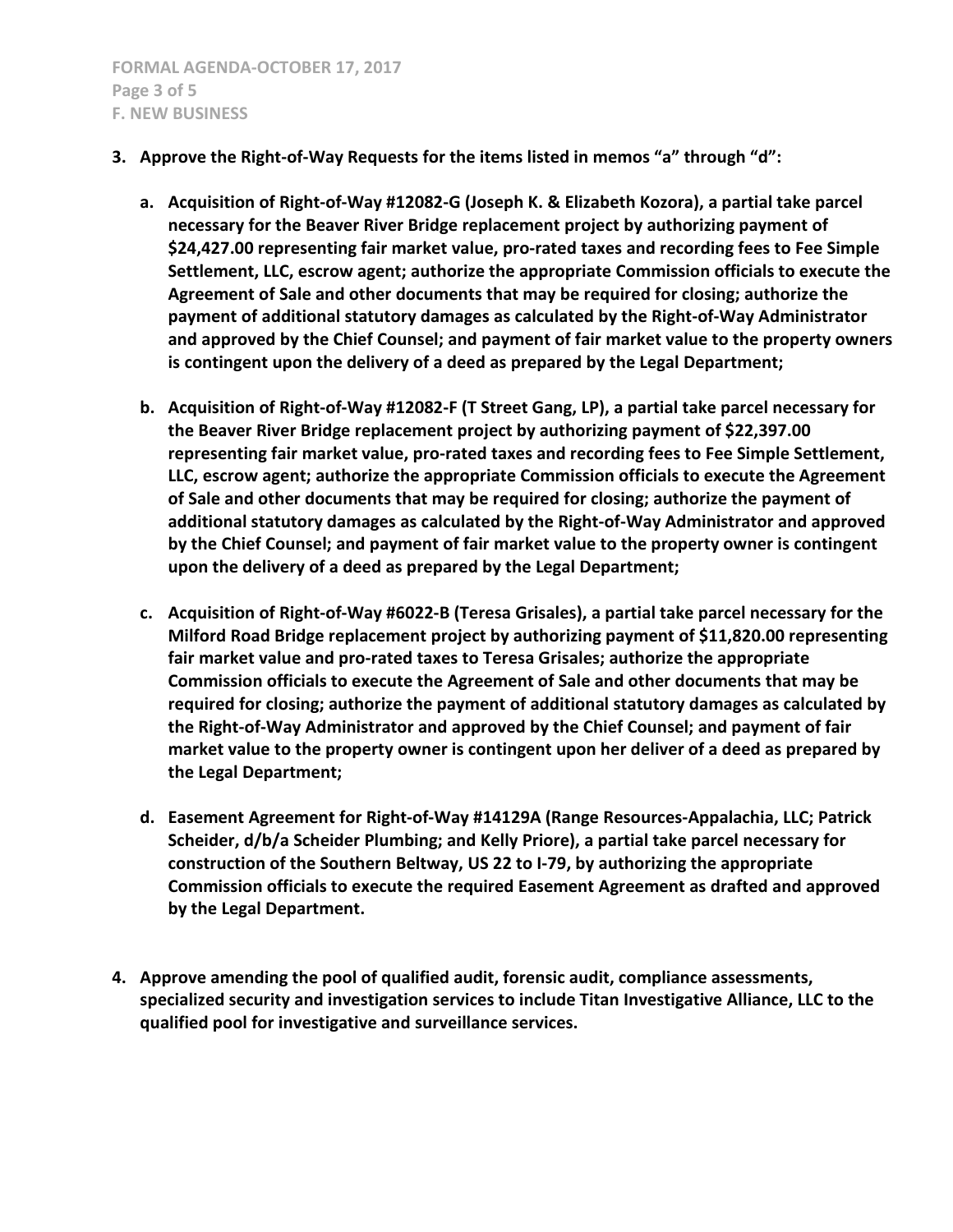- **5. Approve the Award of Bids and the Issuance of Purchase Orders for the items listed in memos "a" through "d":**
	- **a. Catch basin cleaner body, utilizing the Commonwealth's contract with GapVax, Inc.; at a total award of \$298,385.00;**
	- **b. Catch basin cleaner chassis, utilizing the Commonwealth's contract with Legacy Truck Centers Inc.; at a total award of \$125,969.00;**
	- **c. Septic cleaning, exercising the option to renew the agreements for an additional year (November 1, 2017 – October 31, 2018): Mr. John of Pittsburgh** \$1,870.00 Rural Wastewater Mgt. **4,576.00 Dalton Sanitary Service 16,225.00 Associated Products 6,450.00 Dillsburg Excavating & Septic 35,728.00 Burns Septic Service 23,940.00 A Septic Service 35,370.00 McGovern Environmental 4,205.00 TOTAL RENEWAL: \$128,364.00**
	- **d. Plow blades, hardware and accessories (October 2017 – September 2018), to the lowest responsive and responsible bidders: Ironhawk Industrial Distribution** \$300,000.00 **Minco Industrial Services, Inc. 180,000.00 Valk Manufacturing Co. 45,000.00 Chemung Supply Corp. 30,000.00 Trius, Inc. 30,000.00 Kennametal, Inc. 20,000.00 Winter Equipment Co., Inc.** 15,000.00 **TOTAL AWARDS: \$620,000.00**
- **6. Approve the Award of Contracts for the items listed in memos "a" through "c":**
	- **a. Contract #S-006.00X002-3-09 for construction of the Southern Beltway, Section 55C1-1, between MP S14.24 and MP S16.06, to the lowest responsive and responsible bidder, The Beaver Excavating Company; at a not-to-exceed amount of \$87,132,623.46 and a contingency of \$4,300,000.00;**
	- **b. Contract #T-288.10S001-3-02 for redecking of Bridge EB-548 at MP 288.10, to the lowest responsive and responsible bidder, Deblin, Inc.; at a not-to-exceed amount of \$1,471,216.77 and a contingency of \$70,000.00;**